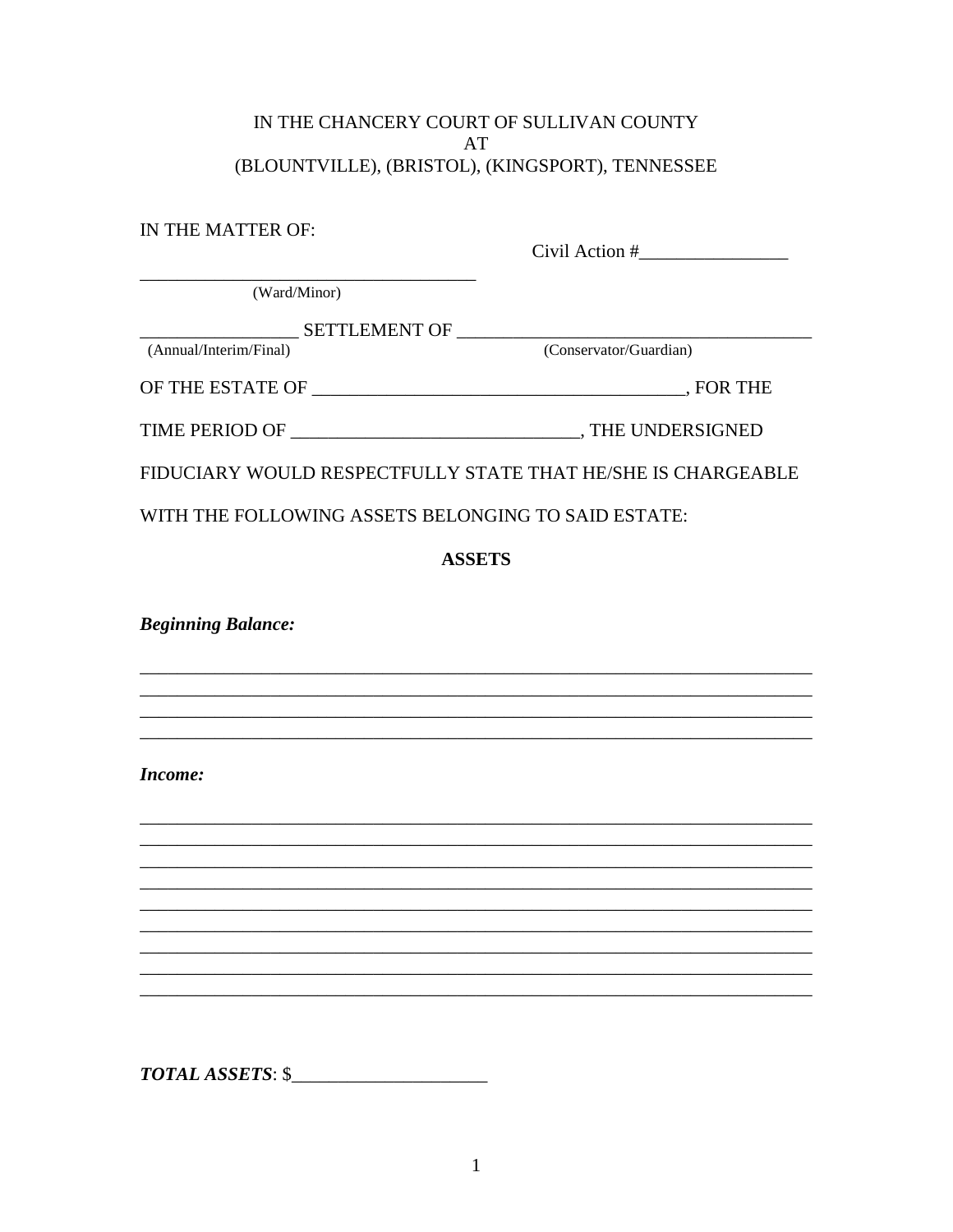# YOUR FIDUCIARY ASKS CREDIT FOR THE FOLLOWING ITEMIZED EXPENDITURES:

### **EXPENDITURES**

| Description | Amount |
|-------------|--------|
|             |        |
|             |        |
|             |        |
|             |        |
|             |        |
|             |        |
|             |        |
|             |        |
|             |        |
|             |        |
|             |        |
|             |        |
|             |        |
|             |        |

TOTAL EXPENDITURES: \$

NOTE: DO NOT SHOW TRANSFERS BETWEEN ACCOUNTS AS EXPENDITURES. **ITEMS MAY BE CUMULATIVE.**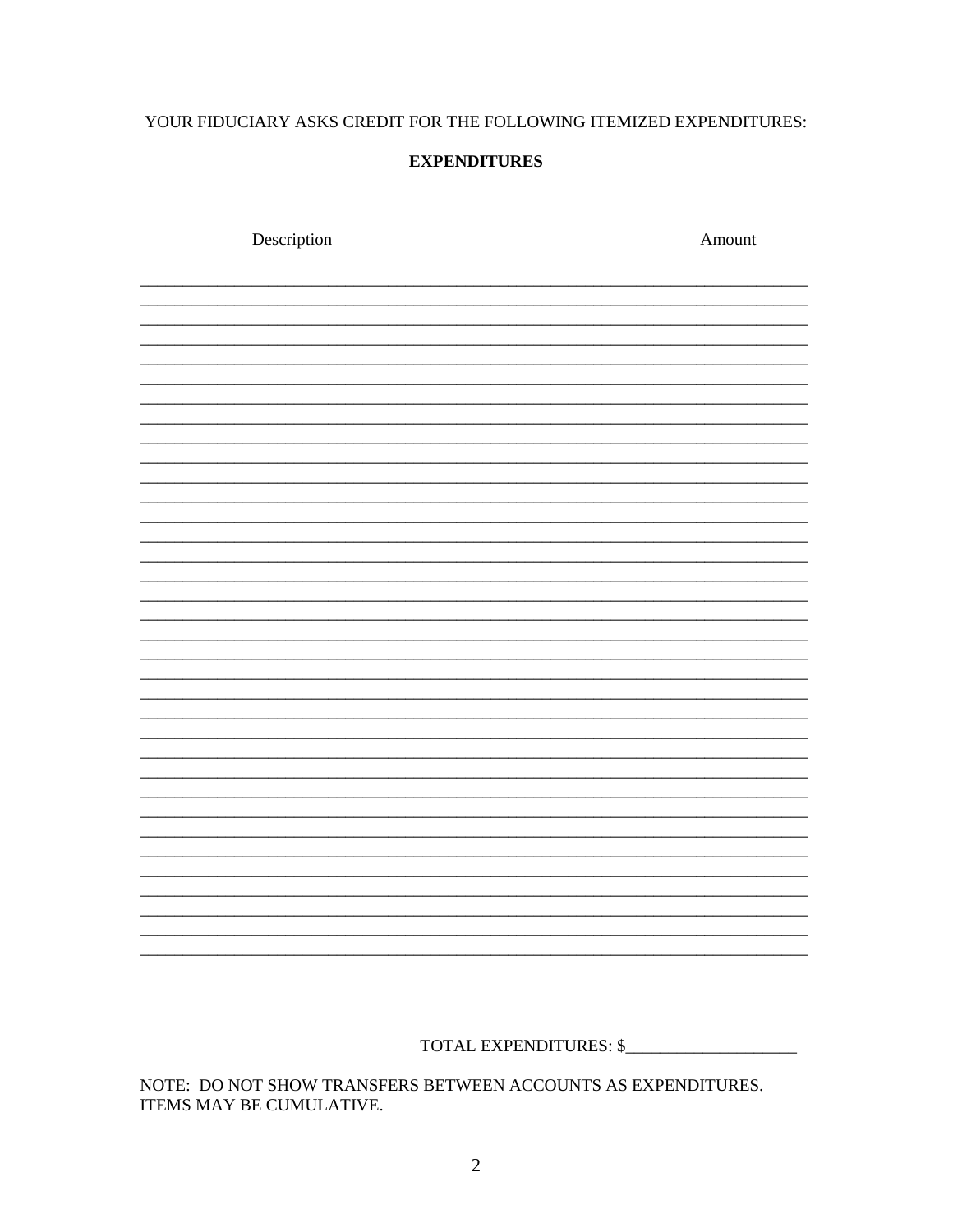### **SUMMARY**

| TOTAL ASSETS FROM PAGE 1       |  |
|--------------------------------|--|
| TOTAL EXPENDITURES FROM PAGE 2 |  |
| <b>BALANCE ON HAND</b>         |  |

### **ASSETS ON HAND TO REFLECT ABOVE BALANCE:**

### **STATE OF TENNESSEE COUNTY OF SULLIVAN**

(Conservator/Guardian)<br>settlement of my account as Conservator/Guardian of the estate of <u>Conservator</u> (Ward/Minor) exhibits a full, true and just statement of each and every asset of said estate with which I should be charged, and to the expenditure to which I am

entitled, to the best of my knowledge and belief, so help me God.

Conservator/Guardian

Notary Public/Deputy Clerk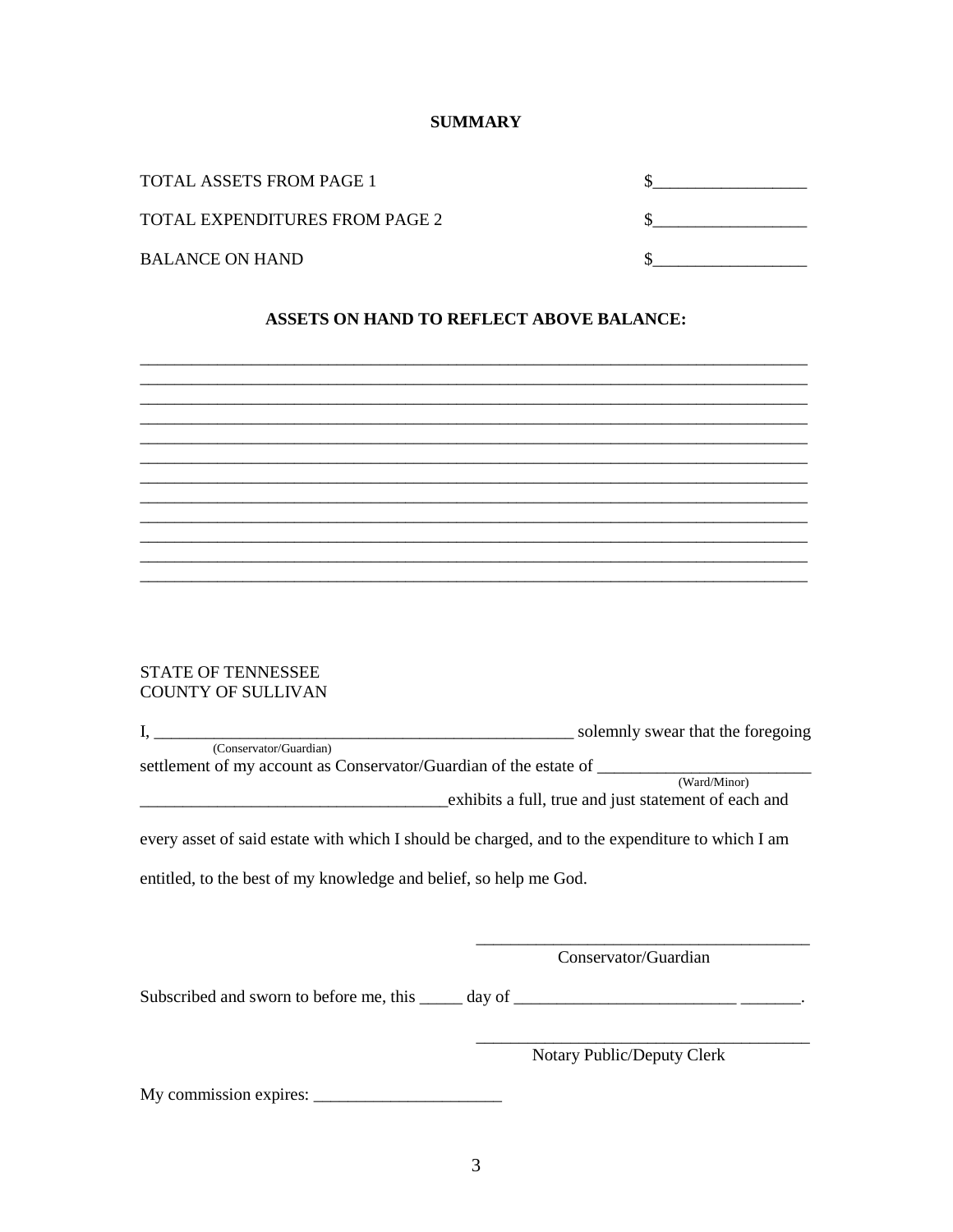## **STATEMENT OF FIDUCIARY AS TO PHYSICAL OR MENTAL CONDITION OF THE DISABLED PERSON**

|                                                                                                                                         | (Ward/Minor)           |  |
|-----------------------------------------------------------------------------------------------------------------------------------------|------------------------|--|
| respectfully show unto the Court the following:                                                                                         |                        |  |
|                                                                                                                                         |                        |  |
|                                                                                                                                         |                        |  |
|                                                                                                                                         |                        |  |
|                                                                                                                                         |                        |  |
| (Specify the physical or mental condition of the disabled person)                                                                       |                        |  |
| That the ward/minor is presently residing at the following address:                                                                     |                        |  |
| This statement is furnished to demonstrate to the Court the need, or lack of need, for the<br>continuation of the fiduciary's services. |                        |  |
| This $\_\_\_\_\_$ day of $\_\_\_\_\_\_\_\_$                                                                                             |                        |  |
|                                                                                                                                         |                        |  |
|                                                                                                                                         | (Conservator/Guardian) |  |
|                                                                                                                                         | (Address)              |  |

(City/State/Zip Code)

\_\_\_\_\_\_\_\_\_\_\_\_\_\_\_\_\_\_\_\_\_\_\_\_\_\_\_\_\_\_\_\_\_\_\_\_\_\_\_

\_\_\_\_\_\_\_\_\_\_\_\_\_\_\_\_\_\_\_\_\_\_\_\_\_\_\_\_\_\_\_\_\_\_\_\_\_\_\_

(Telephone No.)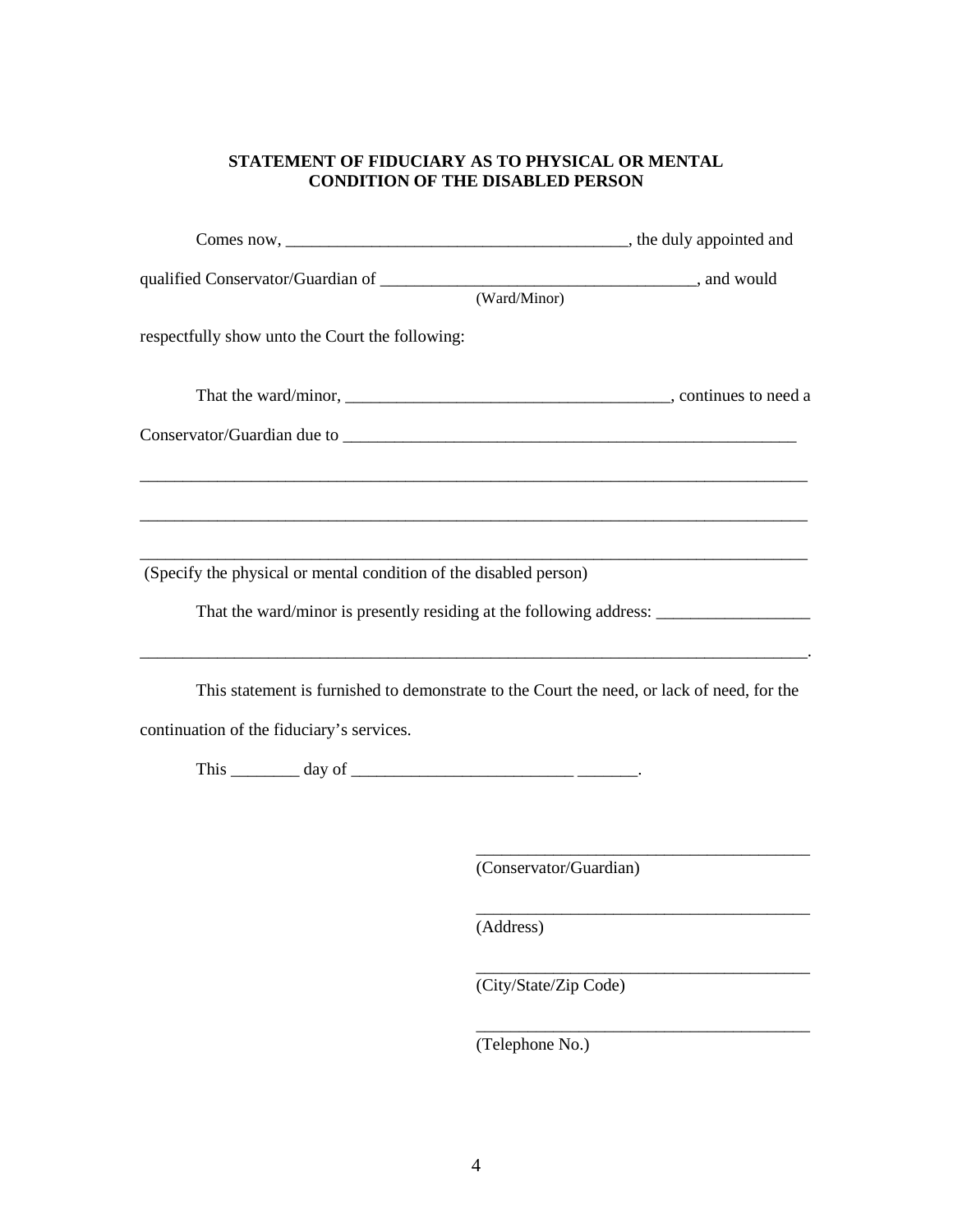# **STATEMENT AS TO FILING OF UNITED STATES OR TENNESSEE INCOME TAX RETURN**

This Guardianship/Conservatorship is not required to file either a federal or state tax return for the period of this accounting because the taxable income for its most recent taxable year was within the exemption provided by Internal Revenue Code § 6012 and TCA  $\S$  67-2-104. The gross income for the last year was  $\S$ 

This  $\_\_\_\_\$  day of  $\_\_\_\_\_\_\_\_\_\_$  20 $\_\_\_\_\_\_\_\_\_$ .

\_\_\_\_\_\_\_\_\_\_\_\_\_\_\_\_\_\_\_\_\_\_\_\_\_\_\_\_\_\_\_\_\_\_\_\_ Conservator/Guardian